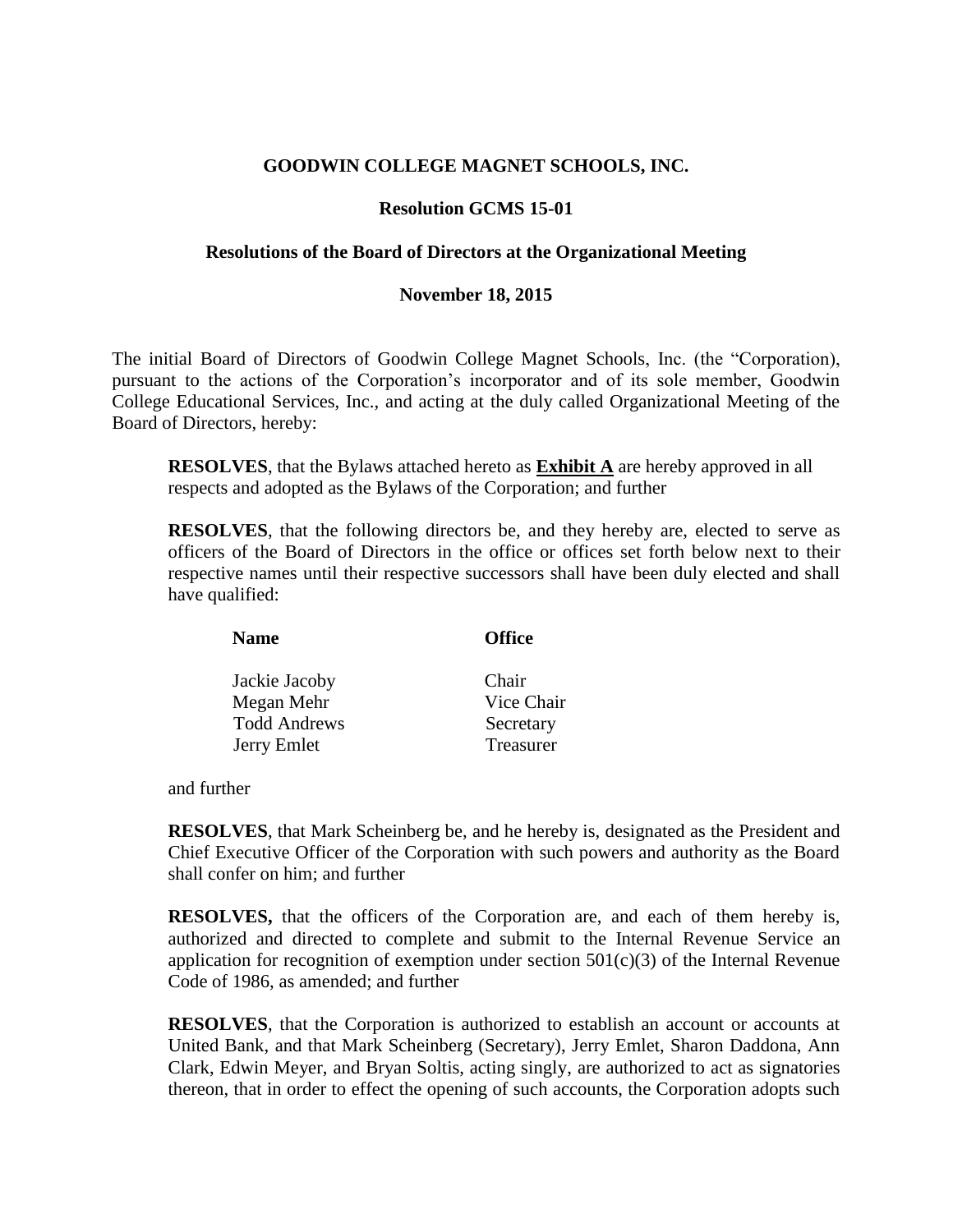form of resolutions as any such Bank usually requires of its corporate customers, as if such resolutions were set forth in full herein, and with any blanks therein completed so as to authorize the aforesaid individuals to act as signatories as hereinabove authorized, and that each of the officers of the Corporation, acting singly, is authorized to deliver to such bank resolutions in such form and such signature cards, account opening agreements and other documents as may be necessary or convenient and proper for the opening of the account(s); and further

**RESOLVES**, that the Conflict of Interest Policy attached as **Exhibit B** is hereby approved in all respects and adopted as the conflict of interest policy of the Corporation; and further

**RESOLVES**, that all actions taken by each officer and director of the Corporation and the incorporator in respect of the Corporation and furtherance of the business of the Corporation from the date of incorporation up to and including the date of this written consent are hereby ratified and confirmed in all respects; and further

**RESOLVES**, that all actions heretofore or hereafter taken by any officer or officers of the Corporation within the terms and in furtherance of the foregoing resolutions are hereby ratified and confirmed as the act and deed of the Corporation; and further

**RESOLVES**, that the officers of the Corporation be, and each of them hereby is, empowered to approve or authorize, as the case may be, such further action and the preparation, execution and delivery of all such further instruments and documents in the name and on behalf of the Corporation, and to pay all such expenses and taxes, as in their judgment shall be necessary, proper, or advisable in order to fully carry out the intent and accomplish the purposes of the foregoing resolutions.

# **GOODWIN COLLEGE MAGNET SCHOOLS, INC.**

 $\mathbf{B} \mathbf{y}$ 

Its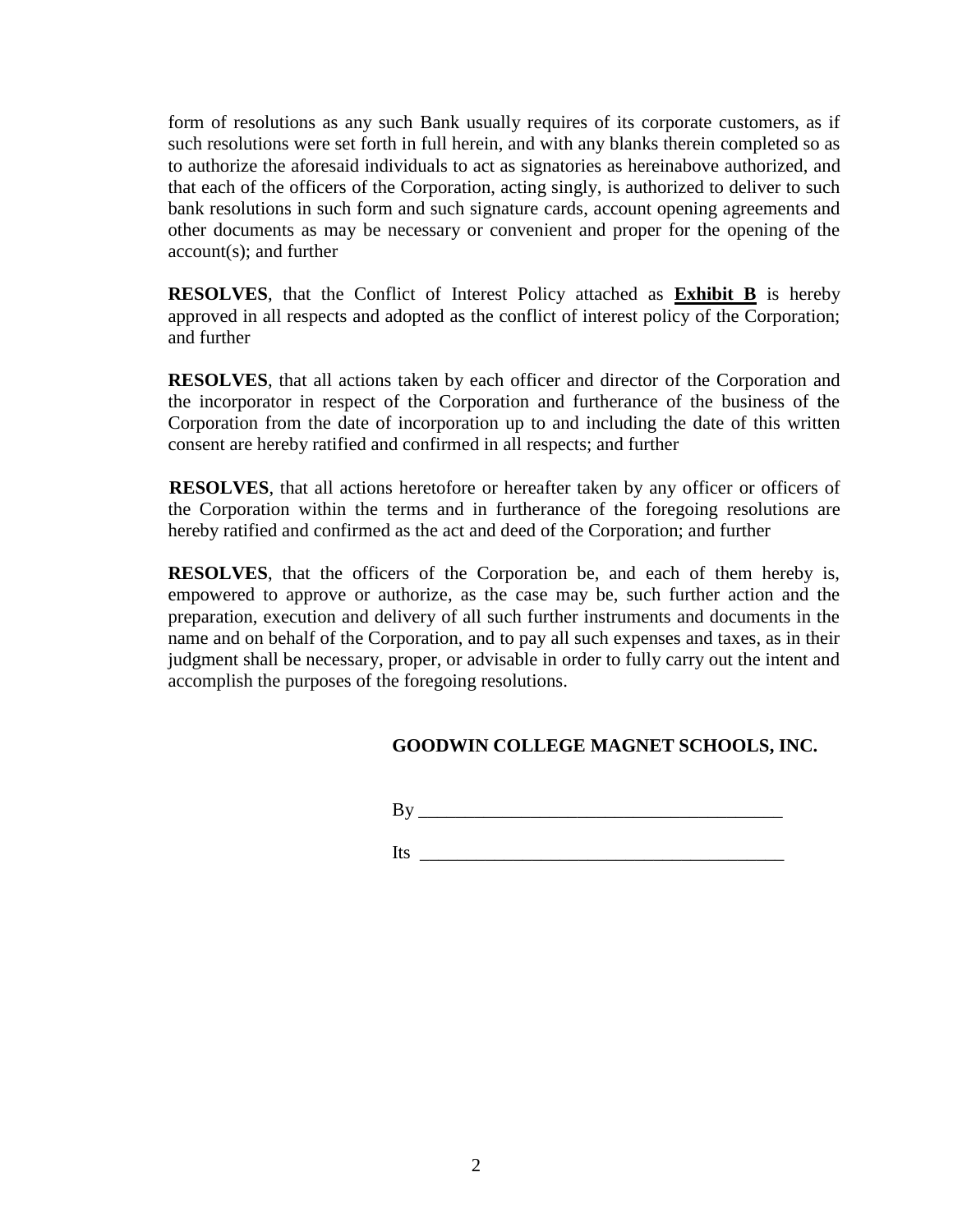## **Exhibit A**

#### **CORPORATE BYLAWS**

#### **GOODWIN COLLEGE MAGNET SCHOOLS, INC.**

## **ARTICLE I**

## **NAME**

The name of the Corporation shall be **GOODWIN COLLEGE MAGNET SCHOOLS, INC.** (the "Corporation").

# **ARTICLE II**

#### **MEMBERSHIP**

#### **Section 2.1. Sole Member**

The Corporation shall have but one member, Goodwin College Educational Services, Inc. (the "Sole Member"), which shall have the right to elect the Board of Directors of the Corporation in accordance with these Bylaws; shall have all other rights, privileges and obligations usually or by law accorded to a member of a nonstock, nonprofit corporation and not conferred thereby or by the Certificate of Incorporation or these Bylaws upon the Board of Directors of the Corporation; and shall have such additional rights, privileges and obligations as may be accorded to it by the Certificate of Incorporation and these Bylaws from time to time.

#### **Section 2.2. Specific Rights, Powers and Privileges**

In addition to such other rights, powers and privileges as it may have by law, the Certificate of Incorporation, and these Bylaws, the Sole Member shall have the following rights, powers and privileges:

(a) To approve the Corporation's annual operating and capital budgets;

(b) To approve the purchase, sale, or other disposition of significant capital or operating assets and the incurring of any indebtedness for borrowed money;

(c) To approve the reorganization, merger, consolidation or dissolution of the Corporation or of a subsidiary of the Corporation, or the affiliation of the Corporation, or the creation or acquisition of any subsidiary or affiliate of the Corporation;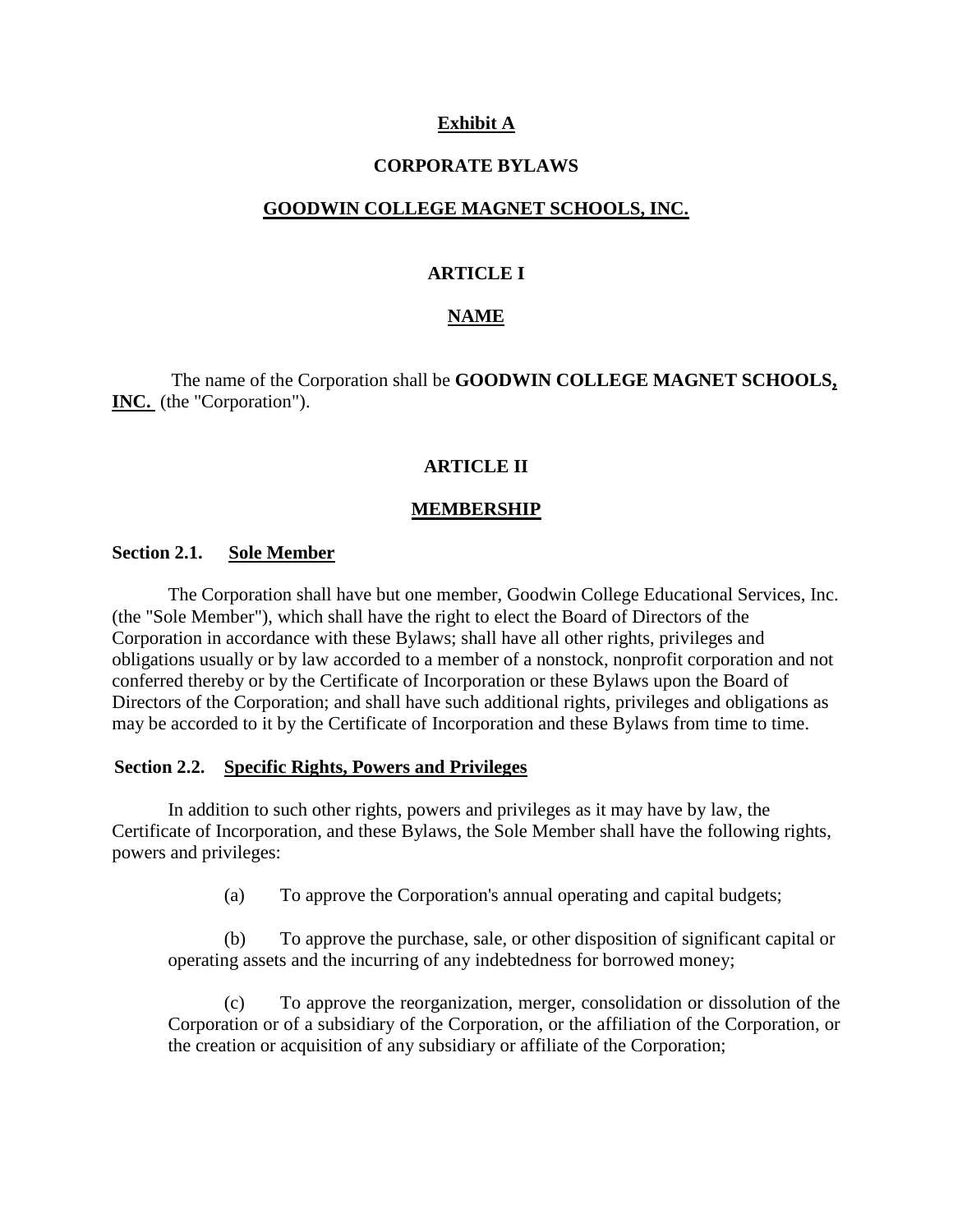(d) To appoint a firm of public accountants to conduct an independent audit of the financial affairs of the Corporation and of its subsidiaries, if any, during the fiscal year last ended;

(e) To elect directors, fill vacancies on the Board of Directors, and remove directors with or without cause;

(f) To approve the adoption, repeal or amendment of the Certificate of Incorporation or Bylaws of the Corporation; and

(g) To act on any other matters on which action by the Sole Member is required or permitted by the Certificate of Incorporation, these Bylaws, or by law.

#### **Section 2.3. Annual Meeting**

The annual meeting of the Corporation shall be held in September of each year, at such place and at such time as shall be designated by the Chair in consultation with the Sole Member.

## **Section 2.4. Member Action**

The Sole Member shall act hereunder by executing and delivering to the Chair or Secretary of the Corporation a written instrument signed by a person or persons duly authorized by the Sole Member setting forth the action so taken.

# **ARTICLE III**

# **BOARD OF DIRECTORS**

#### **Section 3.1. Powers and Duties**

Subject to the powers and duties reserved to the Sole Member, the activities, property, affairs and business of the Corporation shall be managed by the Board of Directors.

#### **Section 3.2. Number and Composition**

The Board of Directors shall consist of at least five (5) and not more than fifteen (15) Directors. The number within that range at any time shall consist of the directors then serving *Ex-Officio* and the directors elected by the Member and then serving.

# **Section 3.2.1** *Ex-Officio* **Directors**

The President, the Chief Financial Officer, and the Vice President for Economic and Strategic Development of Goodwin College, Inc. shall be *Ex-Officio* Directors, who shall be counted in determining the presence of a quorum and shall have the right to vote on all matters that come before the Board. If the title given to a designated office at Goodwin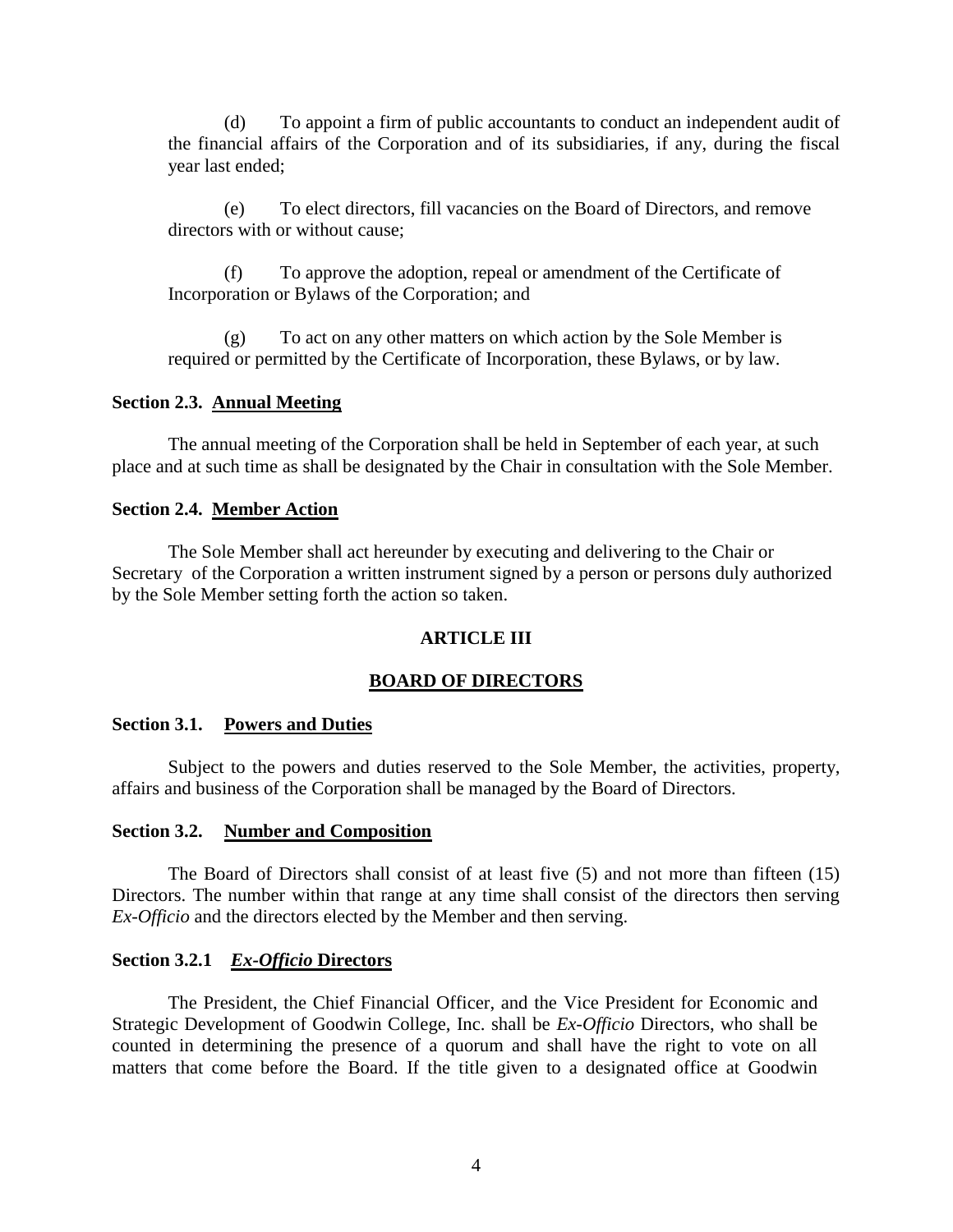College is changed, the person who holds the equivalent office or the position most closely aligned with or similar to the designated office shall be the *Ex-Officio* Director.

An *Ex-Officio* Director who for any reason no longer holds the office from which his or her status derives shall immediately and automatically cease to be a Director without the need for action by the Member or the Board of Directors.

## **Section 3.2.2 Elected Directors and Term**

The Sole Member may elect at each annual meeting from two (2) to twelve (12) directors ("Elected Directors"). Each Elected Director shall serve a one year term and shall hold office until the next annual meeting at which directors are elected unless the director sooner resigns, is removed, or for any reason no longer holds office. Elected Directors shall take office at the close of the meeting at which they were elected.

# **Section 3.2.3 Board Composition**

At least a majority of the Directors on the Board at all times shall be Directors of the Sole Member or employees of Goodwin College, Inc. Other Directors shall be individuals who have experience, knowledge and perspective on education and whose participation on the Board will augment and contribute to the Board's competence.

## **Section 3.3. Vacancies**

A vacancy on the Board shall be deemed to exist if the number of Elected Directors is less than twelve (12). The Sole Member may elect a Director to fill a vacancy at any time by giving notice of the election of the Director to the Secretary of the Corporation.

# **Section 3.4. Resignation**

Any Elected Director may resign at any time by giving written notice to the Chair or Secretary of the Board of Directors. If no effective date is stated, the resignation shall be effective upon receipt. Acceptance of the resignation shall not be necessary to make it effective.

An Elected Director who ceases to be a Director of the Sole Member for any reason shall automatically be deemed to have resigned from the Board of the Corporation, and no action shall be required to make it effective. The Sole Member may at its discretion re-elect the individual to the Board provided that the composition of the Board will continue to meet the requirements of Section 3.2.3.

## **Section 3.5. Removal**

An Elected Director may be removed from office at any time, with or without cause, by the Sole Member regardless of the term of office for which such Director may have been elected. The effective date of removal shall be the date the Sole Member took the action. An Elected Director removed in accordance with this section shall be notified in writing of said removal.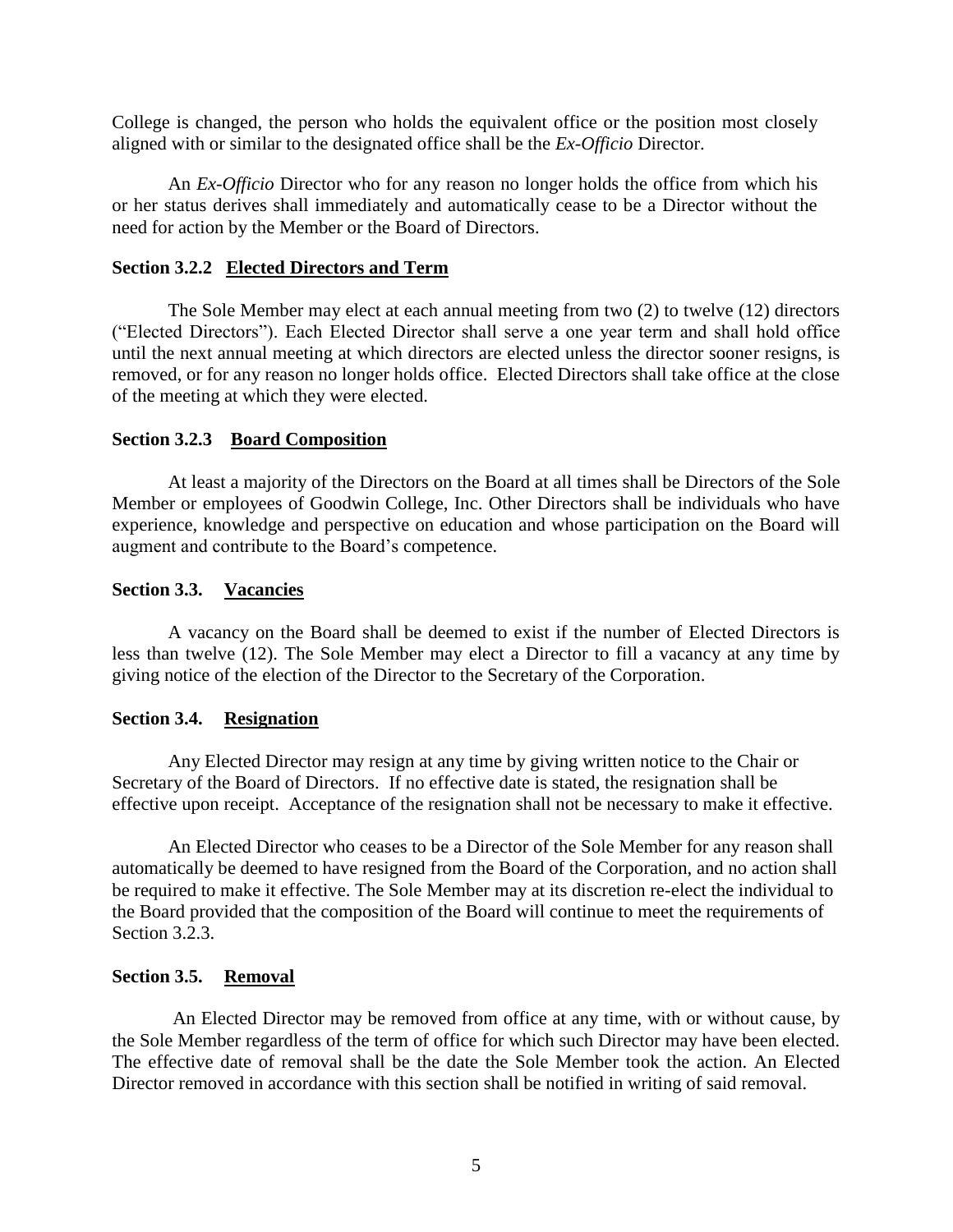## **Section 3.6. Compensation**

The Directors shall serve without compensation for their services as Directors but may be reimbursed by the Corporation for their reasonable expenses and disbursements in that capacity on behalf of the Corporation.

## **Section 3.7. Regular Meetings of the Board of Directors**

Regular meetings of the Board of Directors shall be held in accordance with a schedule established and approved yearly by the Board. Such schedule shall include a minimum of four (4) meetings during the calendar year, one of which shall be the annual meeting held each September**.** Reasonable notice of all meetings of the Board of Directors shall be given by the Secretary to each Director.

## **Section 3.8. Special Meetings of the Board of Directors**

Special meetings shall be at the call of the Chair or whenever requested by 35% or more of the Directors. Notice of a special meeting shall be sent to all Directors specifying the time and place of meeting and the business to be transacted. No other business shall be considered at such special meetings unless notice thereof has been waived by all Board members.

# **Section 3.9. Waiver of Notice**

No notice of a Directors' meeting need be given to any Director (1) who attends such meeting in person, unless the Director at the beginning of the meeting, or promptly upon arrival, objects to holding the meeting or transacting business at the meeting and does not thereafter vote for or assent to action taken at the meeting or (2) who waives such notice in writing executed and filed with the Secretary of the Corporation, either before or after such meeting. All waivers shall be made part of the minutes of the meeting.

# **Section 3.10. Quorum**

A majority of the number of Directors in office immediately before a meeting of the Board or committee begins shall constitute a quorum for the transaction of business at that meeting.

# **Section 3.11. Voting**

Each Director shall have the right to vote on all matters that come before the Board. Except as otherwise specifically provided by the Certificate of Incorporation or these Bylaws or as required by law, the act of a majority of the Directors or committee members, as the case may be, present at a duly called meeting of the Board or committee, as the case may be, at which a quorum is present, shall be the act of the Board or committee, as the case may be.

A Director of the Corporation who is present at a meeting of the Board of Directors at which action on any corporate matter is taken shall be presumed to have assented to the action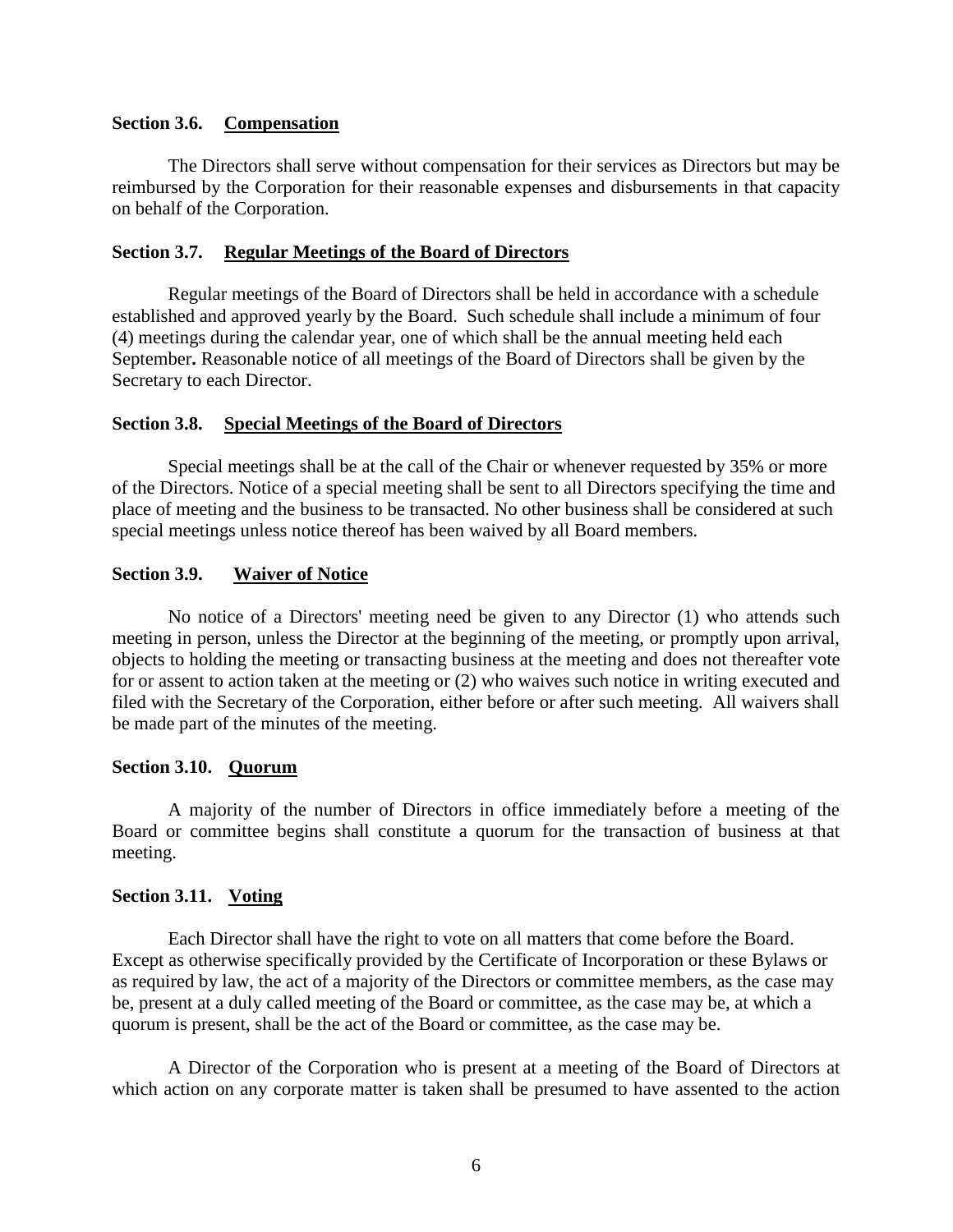taken unless (1) the Director's dissent is entered in the minutes of the meeting or (2) such Director either (a) files a written dissent to such action with the person acting as the Secretary of the meeting before the adjournment of the meeting or (b) forwards such dissent by registered mail to the Secretary of the Corporation immediately after the adjournment of the meeting. The right to dissent shall not apply to a Director who voted in favor of such action.

## **Section 3.12. Compliance with the Freedom of Information Act**

Meetings of the Board and of any committees of the Board shall be noticed and conducted so as to comply with applicable requirements of Chapter 14 of the Connecticut General Statutes, the Freedom of Information Act ("FOIA"). In case of an inconsistency or conflict between these Bylaws and applicable requirements, the requirements of the FOIA shall control.

# **Section 3.13 Telephonic Participation in Meetings**

A Director or a member of a committee of the Board may participate in a meeting of the Board or of such committee by means of conference telephone or similar communications equipment enabling all Directors participating in the meeting to hear one another, provided that the meeting shall be conducted so that members of the public who are present are also able to hear all Directors who participate. A Director's participation in such a meeting shall constitute presence in person at such meeting.

### **Section 3.14 Executive Session.**

The Board may call for and have an Executive Session, provided that any such executive session shall be called and conducted in accordance with applicable requirements of the FOIA.

# **ARTICLE IV**

# **OFFICERS**

## **Section 4.1. Officers**

The Officers of the Corporation shall be the Chair, Vice Chair, Secretary, Treasurer, and such other officers as the Board may determine from time to time.

# **Section 4.2. Election and Term**

Officers shall be elected from among the Directors at the annual meeting of the Board of Directors (following the election of Directors). Such Officers shall take office at the close of the meeting at which they are elected and shall each serve a term of one year. A vacancy in any office may be filled at any time by the Board.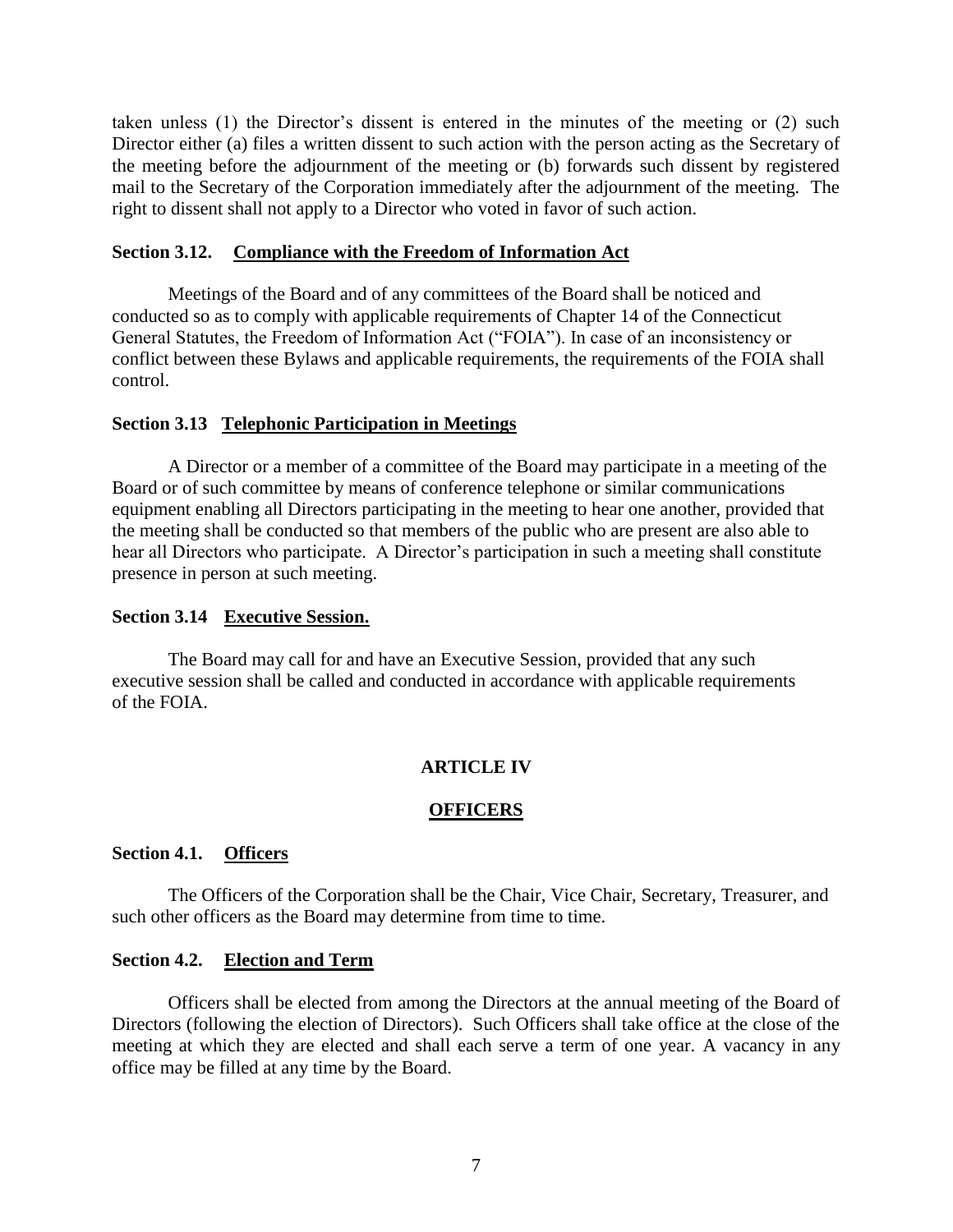#### **Section 4.3. Chair**

The Chair shall preside at all meetings of the Board of Directors, shall appoint members to all committees established by the Board and shall serve as a standing member of all committees. The Chair shall have the same right to vote and participate in discussion as any other member and shall have such other powers and duties as the Board from time to time may prescribe.

# **Section 4.4. Vice Chair**

In the absence of the Chair, the Vice Chair shall preside and shall perform all the duties of the Chair.

# **Section 4.5 Secretary**

The Secretary shall be responsible for preparing and keeping a record of the minutes of the proceedings of all meetings of the Board and for authenticating records of the Corporation. The Secretary shall give all notices required by law or by these Bylaws. The Secretary shall have the custody of the seal of the Corporation and all books, records and papers of the Corporation, except as shall be in the charge of the Treasurer or of some other person authorized to have custody and possession thereof by a resolution of the Board, and shall discharge all other duties required of such officer by law or assigned to him or her from time to time by the Board or as are incident to the office of Secretary.

# **Section 4.6. Treasurer**

The Treasurer shall report to the Board periodically on the financial condition of the Corporation in such detail as the Board may request from time to time, and shall discharge all other duties given to the Treasurer from time to time by the Board.

# **Section 4.7. Resignation and Removal**

Any Officer may resign at any time by giving written notice to the Chair or the Secretary of the Corporation. The formal acceptance of such resignation shall not be necessary to make it effective. A resignation is effective when the notice is delivered unless the notice specifies a later effective date.

Any Officer may be removed by majority vote of the Directors present and voting at a meeting, a quorum being present, whenever, in the Board's sole judgment, the best interests of the Corporation are served thereby. The removal of an Officer shall be without prejudice to the contract rights, if any, of the person so removed. Election or appointment of an Officer shall not, in and of itself, create any contract rights.

# **ARTICLE V**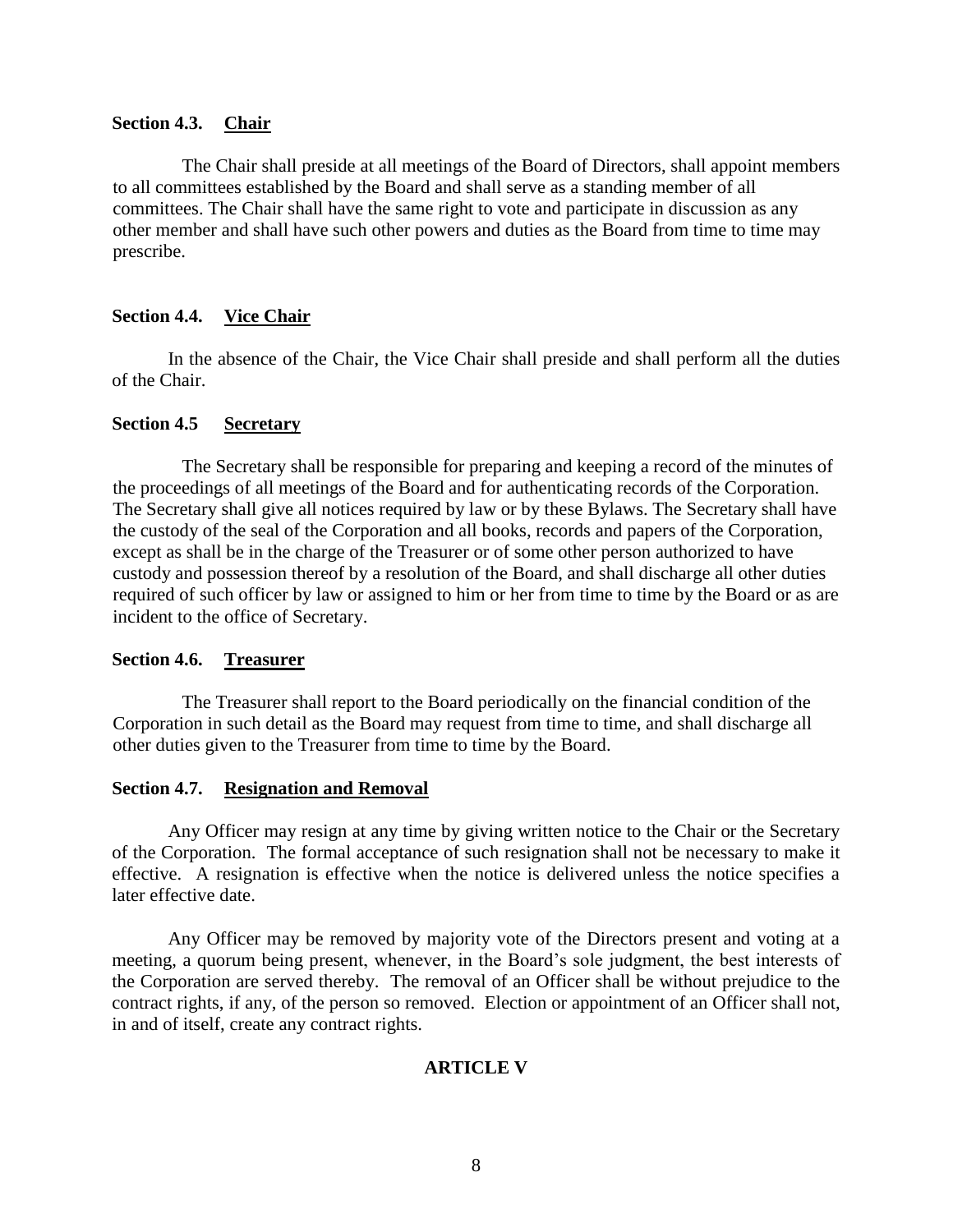#### **COMMITTEES OF THE BOARD**

The Board of Directors may from time to time appoint committees of two or more Directors each, to serve at the pleasure of the Board of Directors, which committees shall have and may exercise such authority and powers of the Board of Directors as shall be specified in the resolution of appointment. Any committee that has the power to exercise the Board's power shall be comprised only of Directors. Any committee with responsibility for the Corporation's independent audit or executive compensation shall be comprised only of Directors who are independent of the Corporation as defined in Article X of these Bylaws.

#### **ARTICLE VI**

#### **ADVISORY BOARDS AND COMMITTEES**

The Board of Directors may from time to time create such Advisory Boards or Committees for the purposes and with the membership determined by the Board.

#### **ARTICLE VII**

## **CONFLICTS OF INTEREST POLICY**

#### **Section 7.1. Conflicts of Interest**

A Director shall be considered to have a conflict of interest if (a) such Director has existing or potential financial or other interests *which impair or might reasonably appear to impair such member's independent, unbiased judgment in the discharge of the Director's responsibilities to the Corporation.* It is understood that most forms of community representation and all forms of employee involvement represent de facto conflicts of interest, which are recognized and accepted for the purpose of providing this valuable insight and input, where these exist. When an agenda item is presented that could be interpreted as a conflict of interest, the Director/s shall immediately disclose to the Board the possible conflict. The minutes of such meeting shall reflect that a disclosure was made and that the Director having a conflict of interest abstained from voting. Any Director who is uncertain whether a conflict of interest may exist in any matter may request the Board or committee to resolve the questions by majority vote.

The Corporation may require the filing of an annual disclosure form by each Director.

## **Section 7.2. Conflicting Interest Transactions**

The Corporation shall comply with the provisions of §33-1127 to §33-1130, inclusive, of the Connecticut General Statutes and other relevant statutes governing a director's conflicting interest transaction.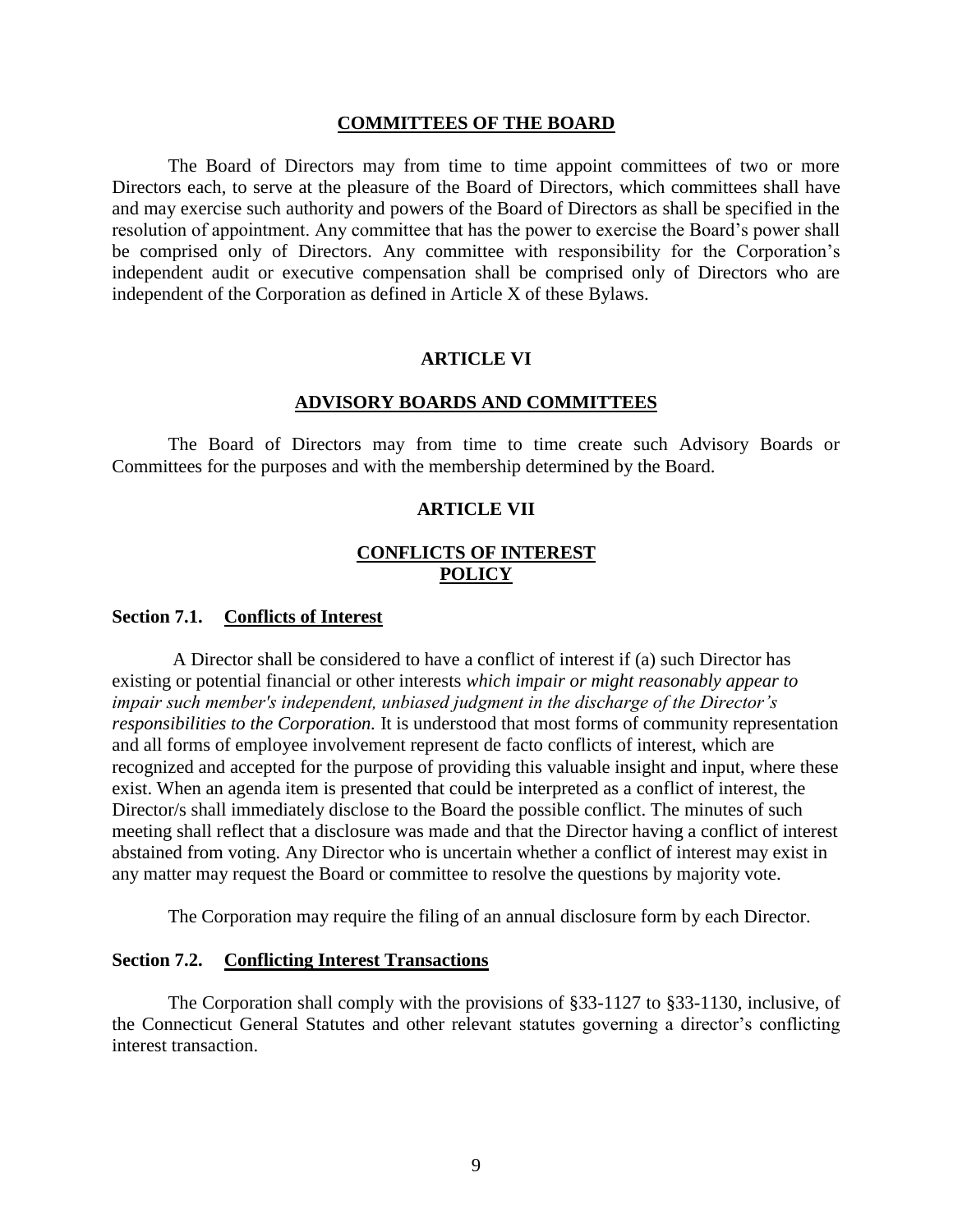# **ARTICLE VIII**

# **AMENDMENTS**

These Bylaws may be altered and amended by new Bylaws adopted by the Sole Member.

## **ARTICLE IX**

# **FINANCE AND PROPERTY**

## **Section 9.1. Fiscal Year**

The fiscal year of the Corporation shall be July 1 through June 30 of each year.

## **Section 9.2. Approved Signatures**

All checks, drafts and other orders for the payment of money shall be signed by any Officer, Officers, agent, or agents as shall be thereunto authorized by the Board of Directors.

## **Section 9.3. Contracts and Debts**

Contracts may be entered into or debts incurred only as directed by resolution of the Board of Directors or by its appointed delegate. When the execution of any contract or other instrument has been authorized by the Board of Directors without specification of the executing officer, the Chair, the President and Chief Executive Officer (if one has been designated), or the Secretary may execute the same in the name of and on behalf of the Corporation.

# **Section 9.4. Contributions, Gifts and Bequests**

Contributions, gifts, and bequests may be accepted by the Corporation in accordance with its policies. Unless otherwise designated by the donor or otherwise prescribed by statute or law, such gifts, bequests or contributions shall be utilized at the discretion of the Board of Directors.

Adopted:  $\qquad \qquad .2015$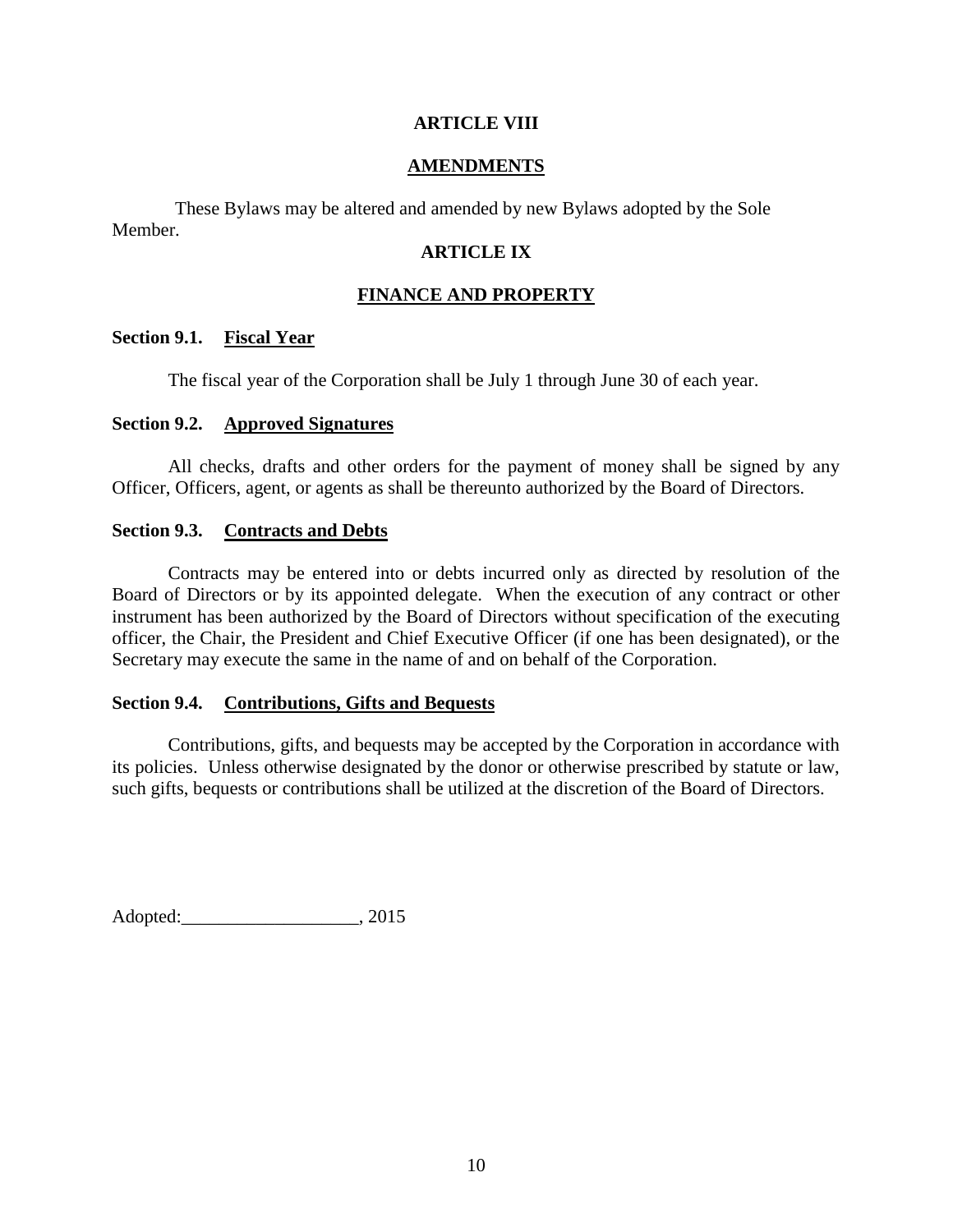## **Exhibit B**

# **GOODWIN COLLEGE EDUCATIONAL SERVICES, INC. GOODWIN COLLEGE MAGNET SCHOOLS, INC.**

#### **CONFLICT OF INTEREST POLICY**

This Conflict of Interest Policy (the "Policy") for Goodwin College Educational Services, Inc. and Goodwin College Magnet Schools., Inc. (individually the "Organization") is intended to set forth policies relating to the identification of conflicts of interest with transactions contemplated by the Organization's officers and directors and how to deal with such conflicts when they arise.

1**. Purpose.** The purpose of the conflict of interest policy is to protect this Organization's interest when it is contemplating entering into a transaction or arrangement that might benefit the private interest of an officer or director of the Organization or might result in a possible excess benefit transaction. This policy is intended to supplement but not replace any applicable state and federal laws governing conflict of interest applicable to nonprofit and charitable organizations.

#### 2. **Definitions.**

(a) **Interested Person.** Any director, principal officer, or member of a committee with governing board delegated powers, who has a direct or indirect financial interest, as defined below, is an interested person.

(b) **Financial Interest.** A person has a financial interest if the person has, directly or indirectly, through business, investment, or family:

- (i) An ownership or investment interest in any entity with which the Organization has a transaction or arrangement;
- (ii) Except as provided below, a compensation arrangement with the Organization or with any entity or individual with which the Organization has a transaction or arrangement; or
- (iii) A potential ownership or investment interest in, or compensation arrangement with, any entity or individual with which the Organization is negotiating a transaction or arrangement.

Compensation includes direct and indirect remuneration as well as gifts or favors that are not insubstantial.

A financial interest is not necessarily a conflict of interest. Under Section 3(b), a person who has a financial interest may have a conflict of interest only if the appropriate governing board or committee decides that a conflict of interest exists.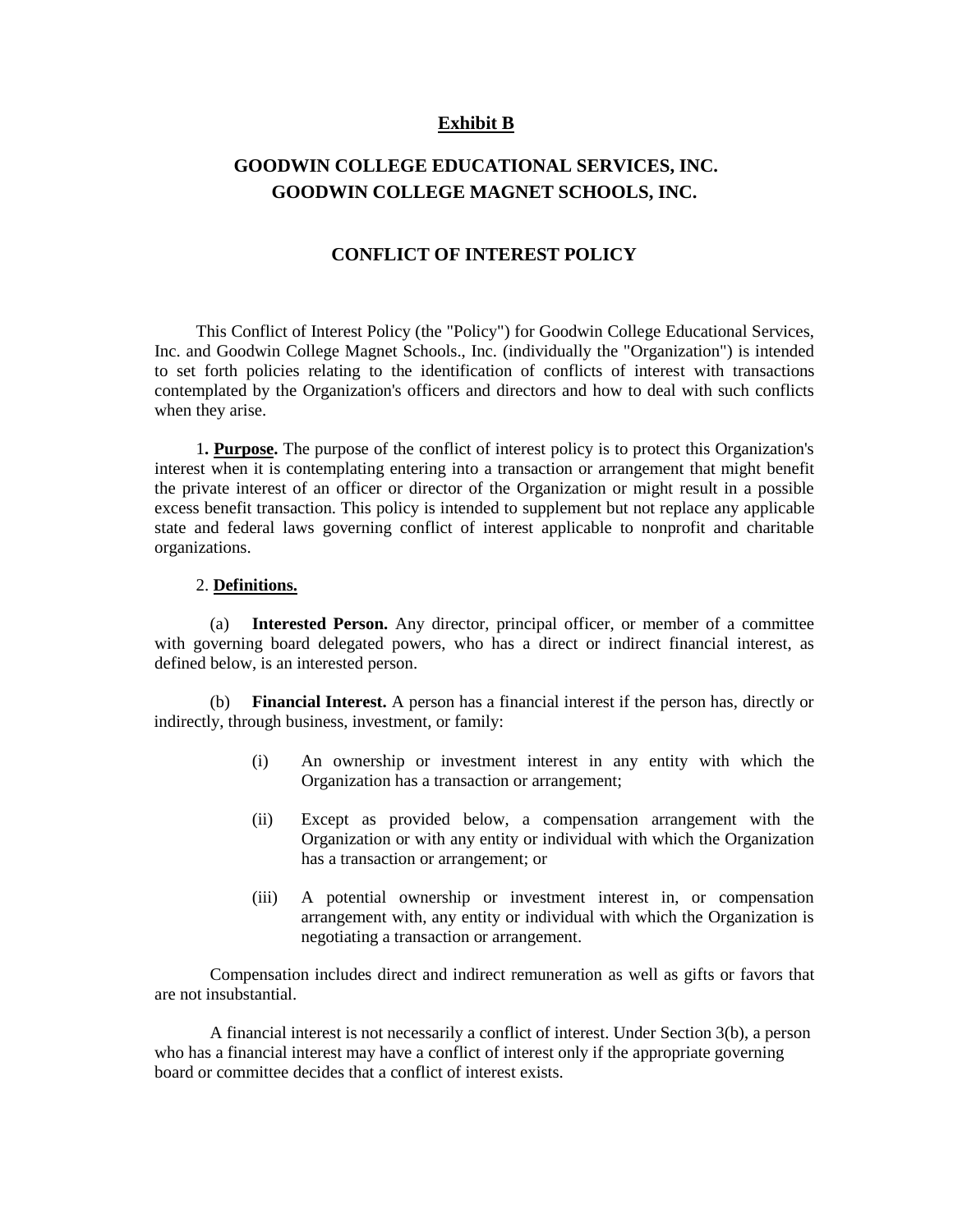The Organization is a member of the Goodwin College family of affiliated corporations, including Goodwin College, Goodwin College Educational Services, Inc. and Goodwin College Magnet Schools, Inc., all of which are exempt under section  $501(c)(3)$  of the Internal Revenue Code. The fact that a person is a director, officer, or employee of both the Organization and one of its affiliated entities shall not constitute a conflict of interest when decisions about intercompany arrangements or agreements are being considered. All such arrangements and agreements shall be fair to both entities and consistent with their charitable and educational purposes.

#### 3. **Procedures.**

(a) **Duty to Disclose**. In connection with any actual or possible conflict of interest, an interested person must disclose the existence of the financial interest and be given the opportunity to disclose all material facts to the directors and members of committees with governing board delegated powers considering the proposed transaction or arrangement.

(b) **Determining Whether a Conflict of Interest Exists**. After disclosure of the financial interest and all material facts, and after any discussion with the interested person, he/she shall leave the governing board or committee meeting while the determination of a conflict of interest is discussed and voted upon. The remaining board or committee members shall decide if a conflict of interest exists.

#### (c) **Procedures for Addressing the Conflict of Interest**.

- (i) An interested person may make a presentation at the governing board or committee meeting, but after the presentation, he/she shall leave the meeting during the discussion of, and the vote on, the transaction or arrangement involving the possible conflict of interest.
- (ii) The chairperson of the governing board or committee shall, if appropriate, appoint a disinterested person or committee to investigate alternatives to the proposed transaction or arrangement.
- (iii) After exercising due diligence, the governing board or committee shall determine whether the Organization can obtain with reasonable efforts a more advantageous transaction or arrangement from a person or entity that would not give rise to a conflict of interest.
- (iv) If a more advantageous transaction or arrangement is not reasonably possible under circumstances not producing a conflict of interest, the governing board or committee shall determine by a majority vote of the disinterested directors whether the transaction or arrangement is in the Organization's best interest, for its own benefit, and whether it is fair and reasonable. In conformity with the above determination it shall make its decision as to whether to enter into the transaction or arrangement.

#### (d) **Violations of the Conflicts of Interest Policy.**

(i) If the governing board or committee has reasonable cause to believe a member has failed to disclose actual or possible conflicts of interest, it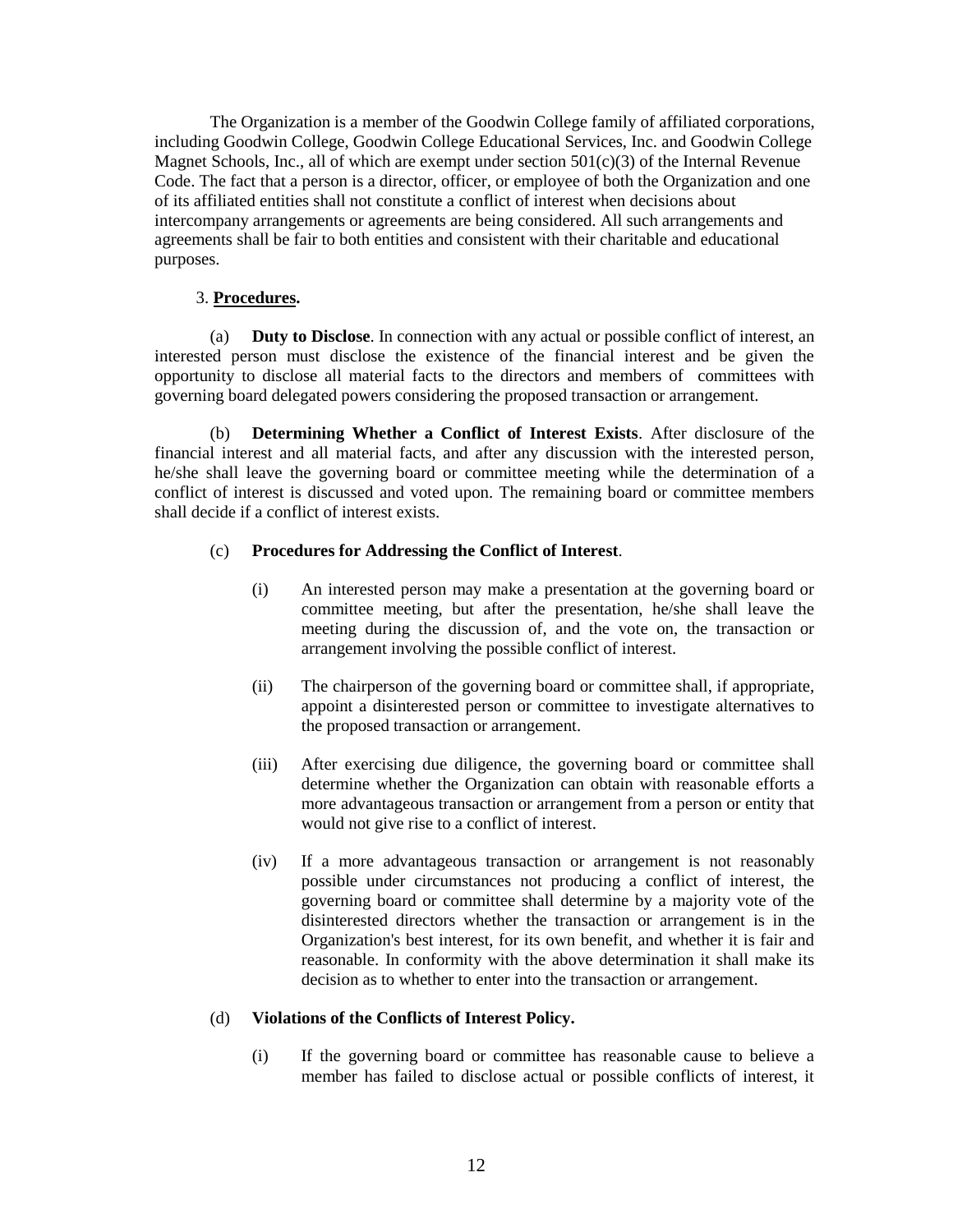shall inform the member of the basis for such belief and afford the member an opportunity to explain the alleged failure to disclose.

(ii) If, after hearing the member's response and after making further investigation as warranted by the circumstances, the governing board or committee determines the member has failed to disclose an actual or possible conflict of interest, it shall take appropriate disciplinary and corrective action.

4. **Records of Proceedings**. The minutes of the governing board and all committees with board delegated powers shall contain:

(a) The names of the persons who disclosed or otherwise were found to have a financial interest in connection with an actual or possible conflict of interest, the nature of the financial interest, any action taken to determine whether a conflict of interest was present, and the governing board's or committee's decision as to whether a conflict of interest in fact existed.

The names of the persons who were present for discussions and votes relating to the transaction or arrangement, the content of the discussion, including any alternatives to the proposed transaction or arrangement, and a record of any votes taken in connection with the proceedings,

#### 5. **Compensation.**

(a) A voting member of the governing board who receives compensation, directly or indirectly, from the Organization for services is precluded from voting on matters pertaining to that member's compensation.

(b) A voting member of any committee whose jurisdiction includes compensation matters and who receives compensation, directly or indirectly, from the Organization for services is precluded from voting on matters pertaining to that member's compensation.

(c) No voting member of the governing board or any committee whose jurisdiction includes compensation matters and who receives compensation, directly or indirectly, from the Organization, either individually or collectively, is prohibited from providing information to any committee regarding compensation.

6. **Annual Statements**. Each director, principal officer and member of a committee with governing board delegated powers shall annually sign a statement which affirms such person:

- (a) Has received a copy of the conflicts of interest policy;
- (b) Has read and understands the policy;
- (c) Has agreed to comply with the policy; and

(d) Understands the Organization is charitable and in order to maintain its federal tax exemption it must engage primarily in activities which accomplish one or more of its taxexempt purposes.